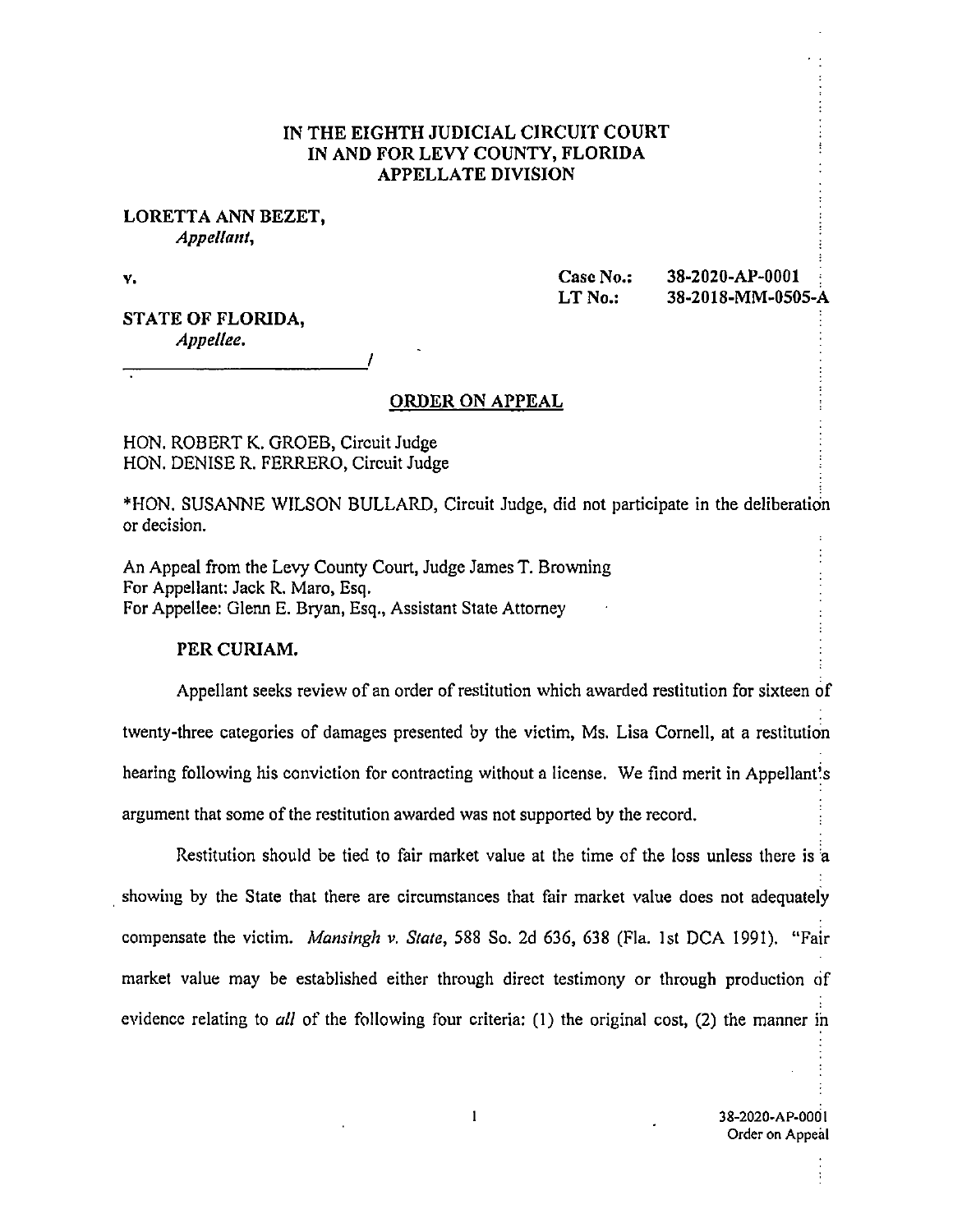which the items were used, (3) their general condition and quality, and (4) the percentage of depreciation." Id.

In category  $(5.)$ , the trial court awarded \$2,223,00 for a carved teak window that went missing while Appellant was working in the victim's house. Ms. Cornell provided clear testimony as to the original cost of the item (\$1,500.00), the manner in which it had been used (decorative), and the general condition and quality (pristine condition; no damage), She did not provide a percentage of depreciation, instead indicating that it would cost \$2,233.00 to have a new window carved and shipped from Indonesia. A court is not required to use fair market value as the only means of determining a restitution award if there are circumstances in which it would not adequately reflect the victim's loss, such as if an item is an heirloom or subject to rapid depreciation. See Fernandez v. State, 98 So.3d 730, 732 (Fla. 2d DCA 2012). However, there is nothing in the record that explains the trial court's rationale for departing from the fair market value of the missing item and awarding the replacement cost as restitution. Without further explanation, this award constitutes an abuse of discretion.

In categories  $(7, 8, 6)$ ,  $(9, 6)$ , and  $(10, 6)$ , the trial court awarded restitution for various statues that either went missing or were broken while Appellant was working in the victim's house. Ms. Cornell testified that each of the items were in excellent condition with no real wear and tear. For the item in category (7.), she stated that she originally paid \$2,500.00 and it would cost \$15,000.00 to replace because it was a genuine antique. The trial court awarded \$5,000.00. For the item in category (8.), Ms. Cornell testified that the original cost was \$481.50, and it would cost \$2,485.00 to purchase and ship a nearly identical replacement. The trial court awarded \$2,400.00. For a pair of items in category (9.), Ms. Cornell stated that she originally paid \$972.00 and the cost of purchasing and shipping replacements would be \$2,998.00. The

İ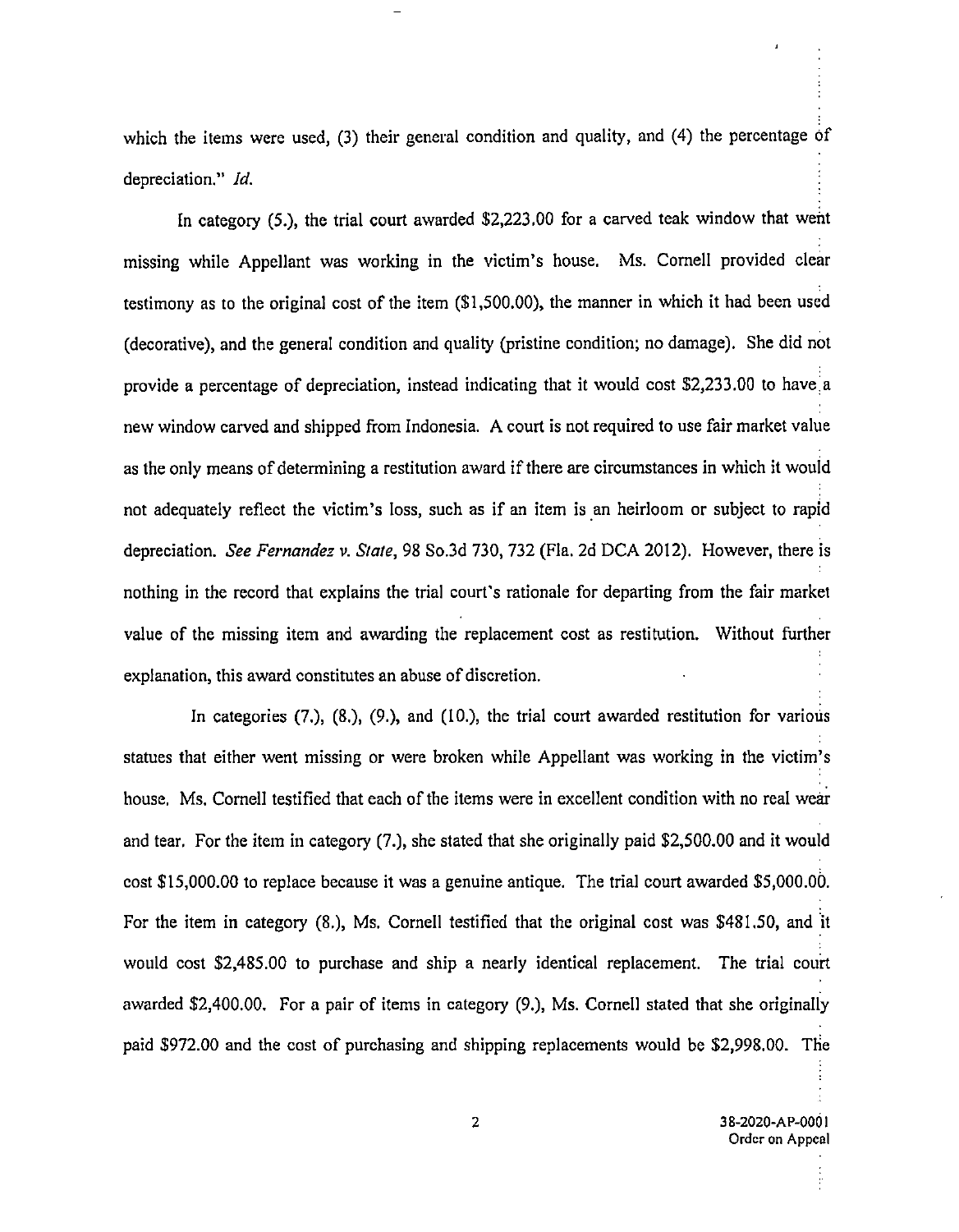trial court awarded \$1,944.00. Finally, Ms. Cornell originally paid \$535.00 for the item in category (10.), which would cost \$1,350.00 to purchase and ship a replacement. The trial court awarded \$1,340.00 in restitution for that item.

For these categories, the trial court awarded neither the fair market value nor the anticipated replacement cost. As previously discussed, without a clear explanation in the record for the trial court's deviation from the fair market value, these awards constitute an abuse of discretion.

In category (12.), the trial court awarded \$9,881.50 for money Ms. Cornell paid to Daniel Gardiner to finish or correct deficiencies in Appellant's work in her house. Ms. Cornell testified that she had paid Mr. Gardiner a total of \$9,881.50. However, she stated that she was only seeking repayment of \$1,891.50 for repainting, \$270.00 for baseboard and door trim, and \$2,200.00 for doors. Therefore, the trial court should only have awarded \$4,361.50 for this category.

We affirm the restitution award as to all other claims and remand to the trial court with instructions to enter a new restitution order consistent with this opinion.

Accordingly, the restitution order is AFFIRMED in part, REVERSED in part, and REMANDED.

DONE AND ORDERED in Alacmua County, Florida, on November  $\mathcal{A}$ , 2020. RØBERT K. GROEB, CIRCUIT JUDGE DENISE R. FERRERO, CIRCUIT JUDGE

3 38-2020-AP-0001 Order on Appeal